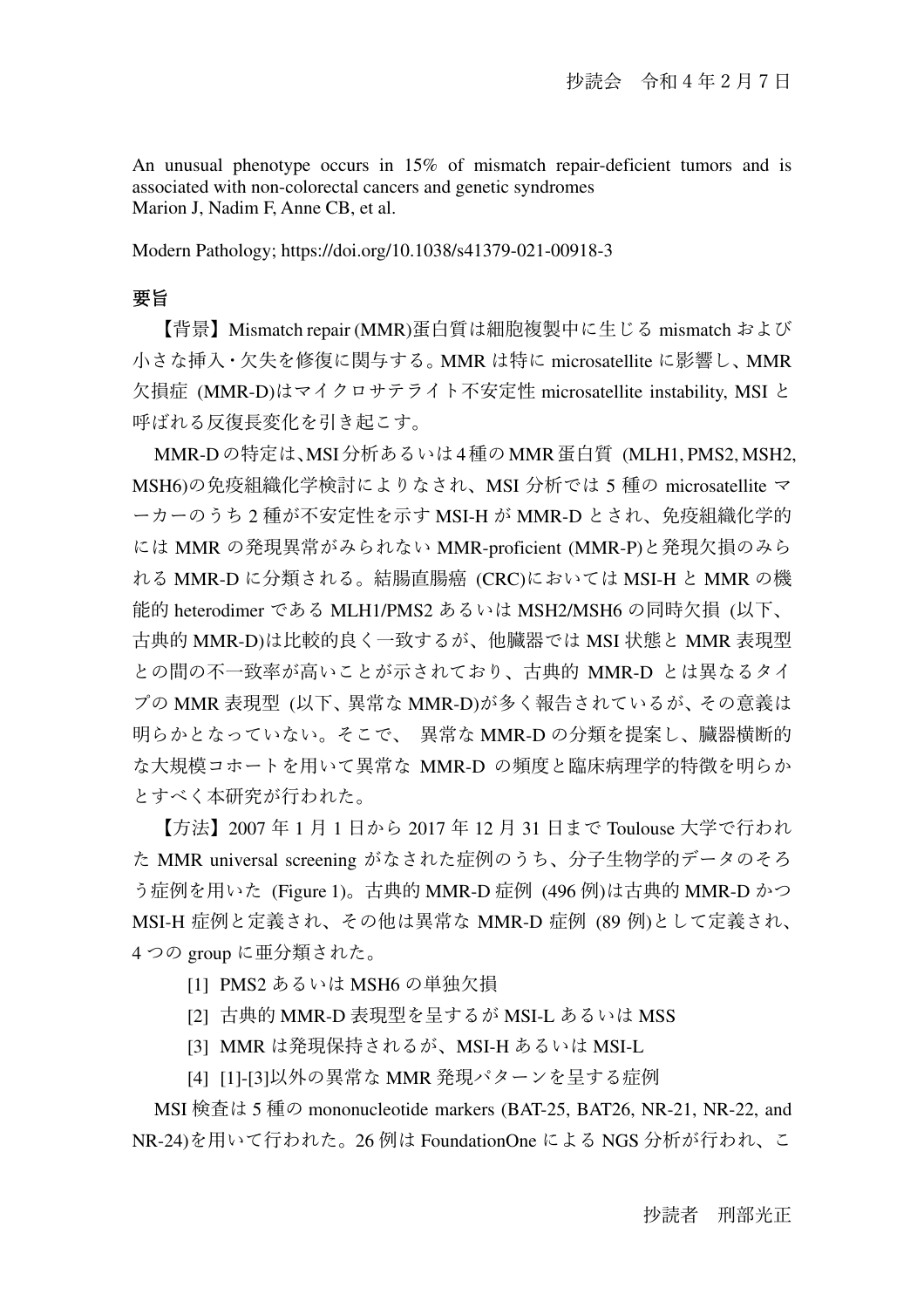の場合 MSI-H は microsatellite マーカー変異>30%と定義され、TMB は、TMBhigh≥20mut/ Mb、TMB-intermediate 6〜19 mut / Mb、TMB-low≤5mut/ Mb の 3 つ のサブグループに分類された。

【結果】異常な MMR-D 症例は、3800 例中 89 例 (2.3%)、MMR-D 症例 585 例 中 89 例 (15%)であった (Figure 1)。異常な MMR-D 症例の MMR 蛋白発現状態 と MSI 分析結果の詳細は figure 3 と table 1 に示されている。古典的 MMR-D で ありながら MSS である症例が 1.56% (古典的 MMR-D/MSI-H 496 例+異常 MMR-D16 例中 8 例)存在し、逆に MMR-P でありながら、MSI-H である症例は MMR-P/MSS 症例 3215 例+MMR-P/MSI-HorL5 例中 3 例(0.09%)であった。

異常な MMR-D 症例は、非 CRC 症例に有意に多く(CRC vs. 非 CRC = 13.1vs. 33.6%)、遺伝性症候群も異常なMMR-D症例に有意に多くみられた(古典的MMR-D vs. 異常な MMR-D = 21.4% vs. 44.9%)。

異常な MMR-D-group 2 (古典的 MMR-D 表現型を呈する MSI-L あるいは MSS) は非 CRC 例に多くみられた(Figure 4A)。原発臓器毎の古典的 MMR-D と異常な MMR-D の比較では CRC は異常な MMR-D は 12.2%であるのに対し、非 CRC 消 化器癌では 30.1%、子宮内膜癌では 23.8%と多くを占めていた(Figure 4B)。

異常な MMR-D 4 群の特徴は table 3 に示されている。Group 1 (PMS2 あるいは MSH6 の単独欠損)が異常な MMR-D4 群中最も多く(60%)、うち 19%は MSS で あった。Group 3 (MMR は発現保持されるが、MSI-H あるいは MSI-L)は異常な MMR-D89 例中 5 例 (5.6%)を占めるのみであった。Group 4 の 86.7%は MSI-H で あった。原発臓器における異常な MMR-D 各群の頻度は figure 5 に示されてい る。

#### **Take Home Message**

- 1. 臓器横断的にみた場合、MSI 分析と MMR 表現型の不一致 (異常な MMR-D) が 15%存在し、異常な MMR-D は非 CRC 症例に多い。
- 2. 古典的 MMR-D あるいは MMR-P と MSI 状態はほぼ一致するが、PMS2 ある いは MSH6 単独欠損例や clonal loss などの場合は、MSI 分析結果と一致しな いことがある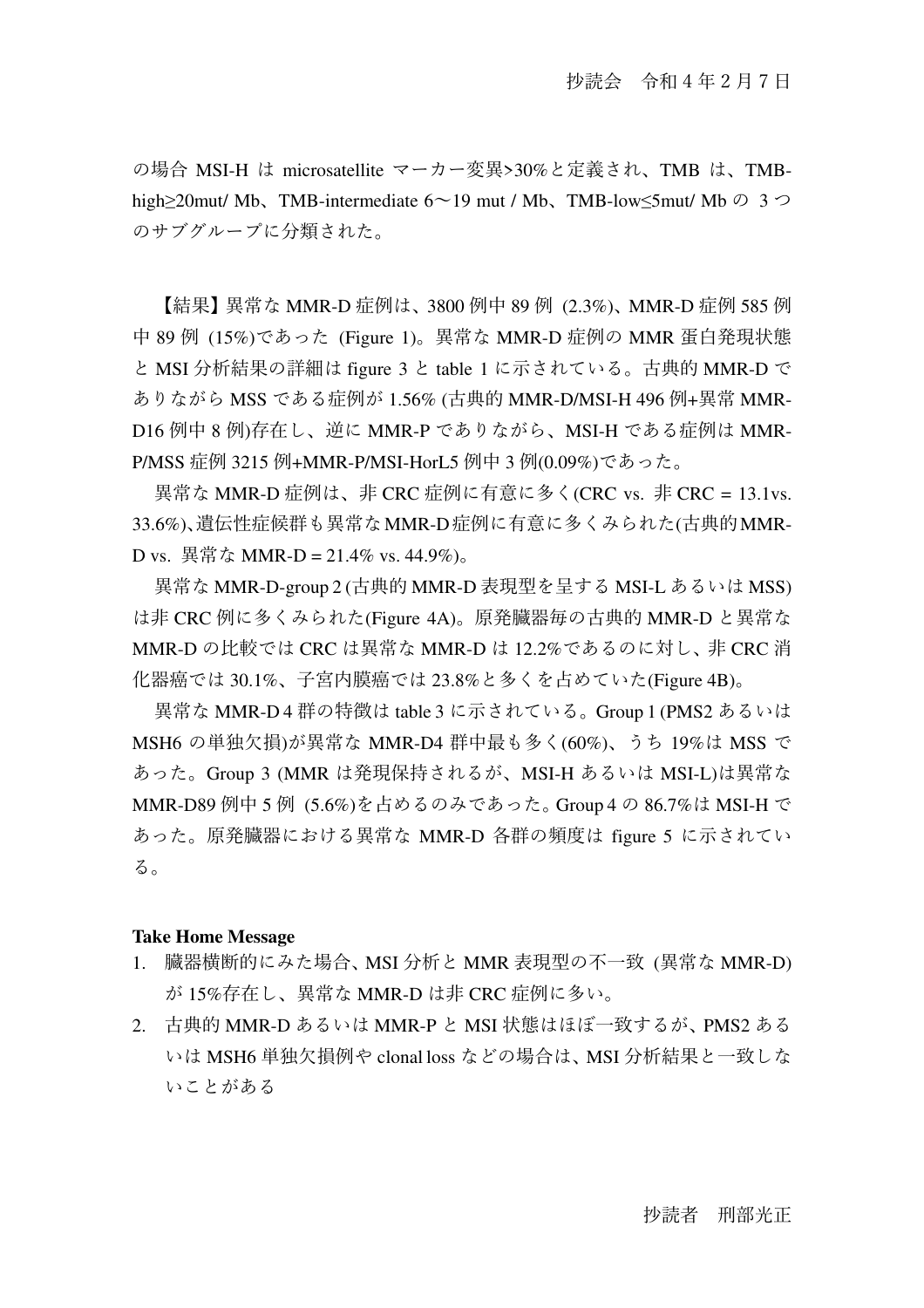



Figure 3. Representative images of MMR immunohistochemistry and microsatellite status assessed by MSI-PCR of each unusual MMR-D subgroup.



Line 1 illustrates a group 1 unusual MMR-D: endometrial carcinoma with retained expression of MLH1, PMS2, and MSH2 (A, B, C,) isolated loss of MSH6 (D) and MSI-High (instability at the five markers of Pentaplex-PCR) (E). Line 2 shows an endometrial carcinoma in subgroup 2 with retained expression of MLH1 and PMS2 (F, G), loss of both MSH2 and MSH6 proteins (H, I), and MSI-Low in tumor DNA (J) at Bat 26 microsatellite only (asterisk) (comparison with normal DNA not shown). Line 3 shows a group 3 unusual MMR-D: a colon cancer with retained expression of the four MMR proteins (K, L, M, N) but MSI-High (instability at three of five markers of Pentaplex-PCR) (O). Line 4 illustrates a group 4 unusual MMR-D: colon cancer in a patient with LS with MSH6 germline mutation, retained expression of MLH1 and PMS2 (O, P) but a clonal loss of expression of MSH2 and MSH6 (Q, R) and MSI-High (instability at the five markers of Pentaplex-PCR) (S).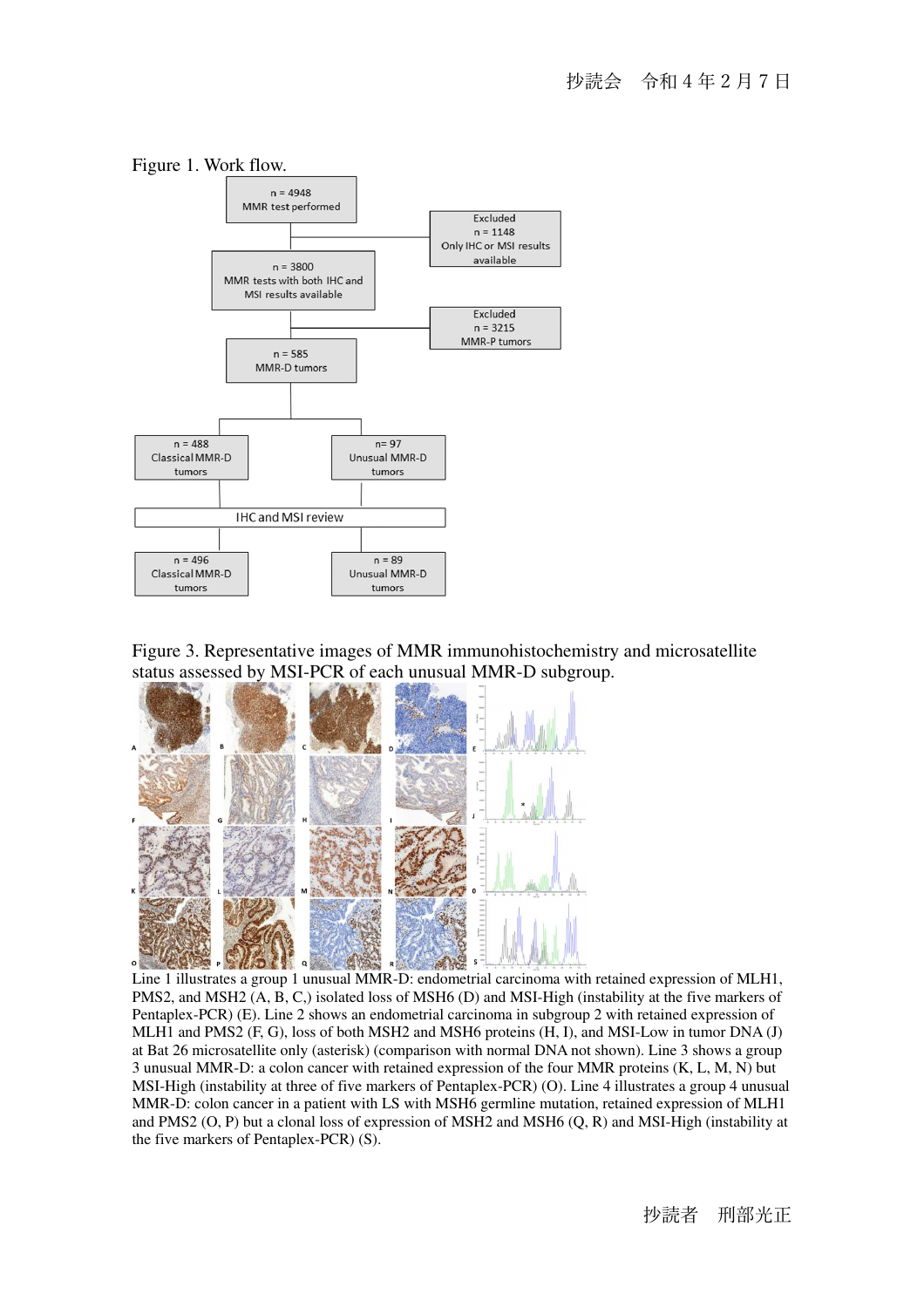| IHC\MSI Group 1 |                                                     | Group 2                                            | Group 3                          | Group 4                            |     |
|-----------------|-----------------------------------------------------|----------------------------------------------------|----------------------------------|------------------------------------|-----|
|                 | <b>Isolated loss of PMS2 or</b><br>MSH <sub>6</sub> | <b>Classical loss of PMS2/MLH1 or</b><br>MSH2/MSH6 | MLH1/PMS2/ MSH2/MSH6<br>retained | Other types of MMR protein<br>loss | All |
| MSI-<br>high    | 43                                                  | Classical MMR-D                                    |                                  | 13                                 | 59  |
| <b>MSI-low</b>  |                                                     | 8                                                  |                                  | $^{\circ}$                         | 11  |
| <b>MSS</b>      | 9                                                   | 8                                                  | MMR-P                            | $\Omega$                           | 19  |
| All             | 53                                                  | 16                                                 | 5                                | 15                                 | 89  |

#### Table 1 Classification of unusual MMR-D tumors according to MMR IHC profiles and MSI status.

#### Table 2 Clinical characteristics of patients with unusual and classical MMR-D tumors.

| <b>Characteristics</b>                                      | Unusual MMR-D $(n = 89)$ | Typical MMR-D $(n = 496)$ | p                        |  |
|-------------------------------------------------------------|--------------------------|---------------------------|--------------------------|--|
| Mean age at diagnosis (years)                               | 57.5                     | 59.7                      | 0.15                     |  |
| Gender (%)                                                  |                          |                           |                          |  |
| Female                                                      | $57.3(n = 51)$           | 56 ( $n = 278$ )          | 0.83                     |  |
| Male                                                        | 43.7 $(n = 38)$          | 44 $(n = 218)$            | $\overline{\phantom{0}}$ |  |
| Histological type (%)                                       |                          |                           |                          |  |
| Colorectal carcinoma                                        | 67.4 $(n = 60)$          | $86.9(n = 431)$           | < 0.001                  |  |
| Non-colorectal GI carcinoma                                 | $9 (n = 8)$              | $3.6(n=18)$               |                          |  |
| Endometrial carcinoma                                       | 11.2 $(n = 10)$          | $6.5(n=32)$               | $\qquad \qquad -$        |  |
| Other tumors                                                | 12.4 $(n = 11)$          | $3(n=15)$                 | $\qquad \qquad -$        |  |
| Stage at diagnosis (%)                                      |                          |                           |                          |  |
| 0 to III                                                    | $85.4(n=76)$             | $81 (n = 402)$            | 0.74                     |  |
| IV                                                          | 12.4 $(n = 11)$          | $15.7 (n = 78)$           | $\qquad \qquad -$        |  |
| Missing data                                                | $2.2 (n = 2)$            | $3.2 (n = 16)$            | $\qquad \qquad -$        |  |
| Genetic investigation (%)                                   |                          |                           |                          |  |
| Yes                                                         | 60.7 $(n = 54)$          | $52.8(n = 262)$           | 0.17                     |  |
| No                                                          | $39.3(n = 35)$           | 47.2 $(n = 234)$          | -                        |  |
| Genetic syndrome identified (%)                             |                          |                           |                          |  |
| Yes                                                         | 44.9 $(n = 40)$          | $21.4(n = 106)$           | < 0.001                  |  |
| Lynch Syndrome                                              | 42.7 $(n = 38)$          | $21.4(n = 106)$           | $\qquad \qquad -$        |  |
| POLE                                                        | 1.1 $(n = 1)$            | 0                         | -                        |  |
| CMMR-D                                                      | 1.1 $(n = 1)$            | 0                         | -                        |  |
| No                                                          | 55.1 $(n = 49)$          | 78.6 $(n = 390)$          |                          |  |
| Genetic syndrome identified among patients investigated (%) |                          |                           |                          |  |
| Yes                                                         | 74.1 $(n = 40)$          | 40.5 ( $n = 106$ )        | < 0.001                  |  |
| No                                                          | $25.9(n=14)$             | 59.5 ( $n = 156$ )        | -                        |  |
|                                                             |                          |                           |                          |  |

GI gastrointestinal, POLE polymerase E deficiency syndrome, CMMR-D constitutional mismatch repair deficiency.

Other tumors included: for the 11 unusual MMR-D: 6 sebaceous tumors, 1 urothelial carcinoma, 1 glioblastoma, 2 ovarian carcinomas and 1 sarcoma and for the 15 classical MMR-D: 6 sebaceous tumors, 3 urothelial carcinomas, 1 melanoma, 4 ovarian carcinomas and 1 neuroendocrine tumor.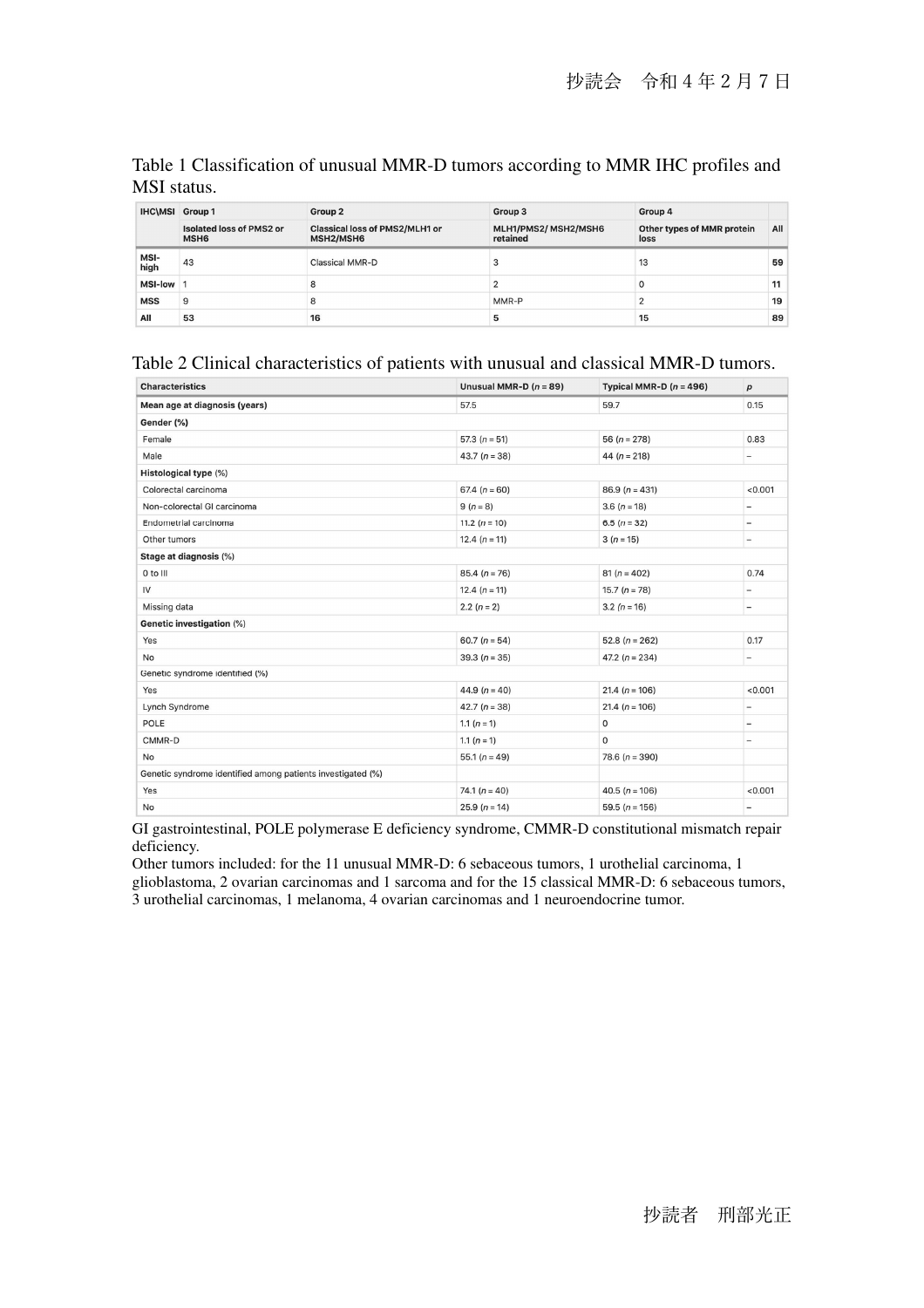

# Fig. 4 Distribution of the histological types among the different phenotypes of MMR-D.<br>B

Distribution of the histological types among the four sub-groups of unusual MMR-D tumors, and (B) proportion of classical and unusual MMR-D in the different histological types of the entire MMR-D cohort comprising 491 CRC, 42 endometrial carcinomas, 26 non-colorectal GI cancers, and 26 "other types of tumors" (results are in percentages). MMR-D: MMR deficiency, Non:colorectal GI carcinoma: noncolorectal gastrointestinal carcinoma.



#### Fig. 5. Distribution of each group of unusual MMR-D tumors among the histological types.